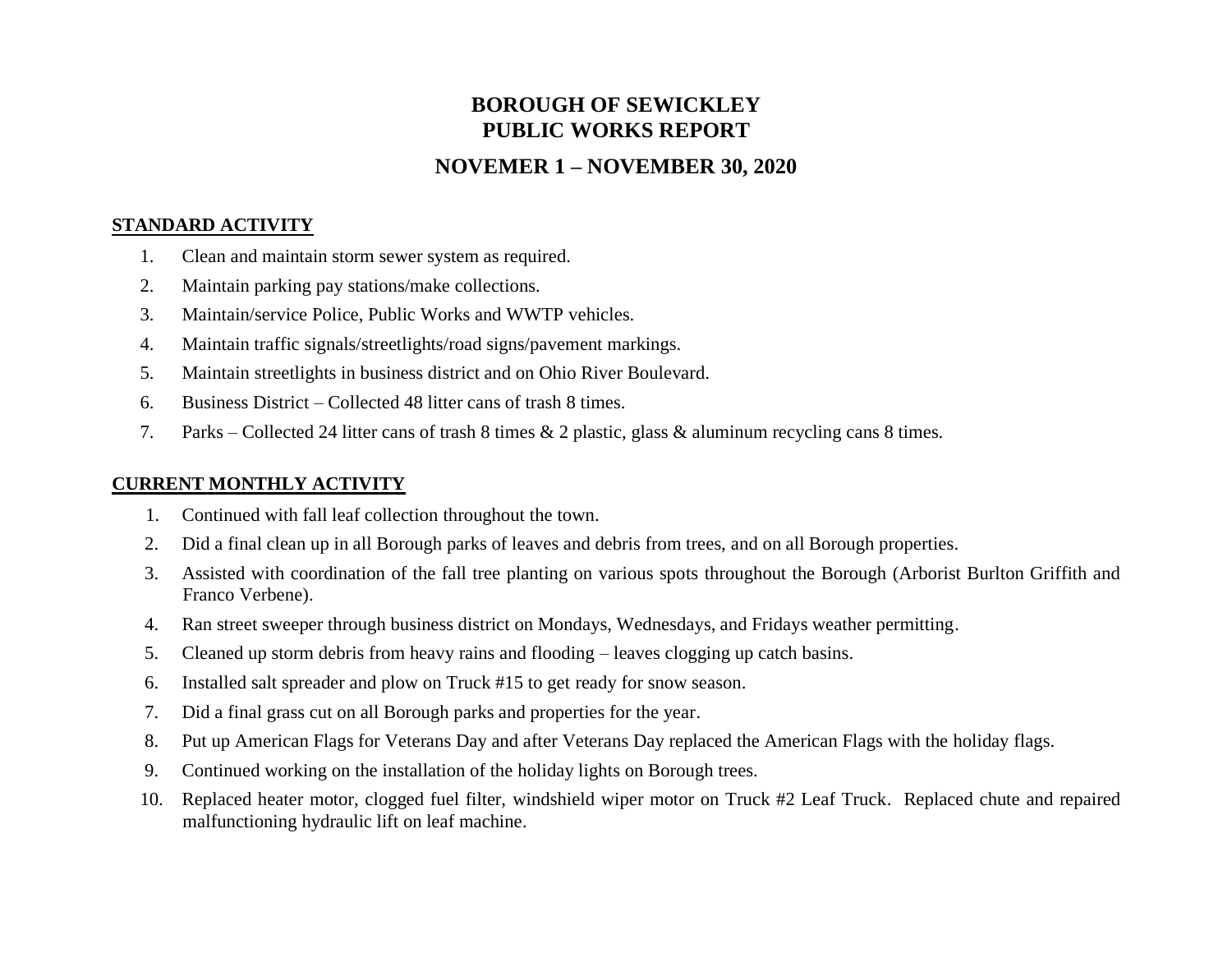### **CURRENT MONTHLY ACTIVITY** *(CONTINUED)*

- 11. Continued cleaning, jetting and vacuuming catch basins and storm sewer lines on Ohio River Blvd.
- 12. Assisted Follino Construction in repairing storm sewer manhole on Ohio River Blvd and Walnut Street intersection.